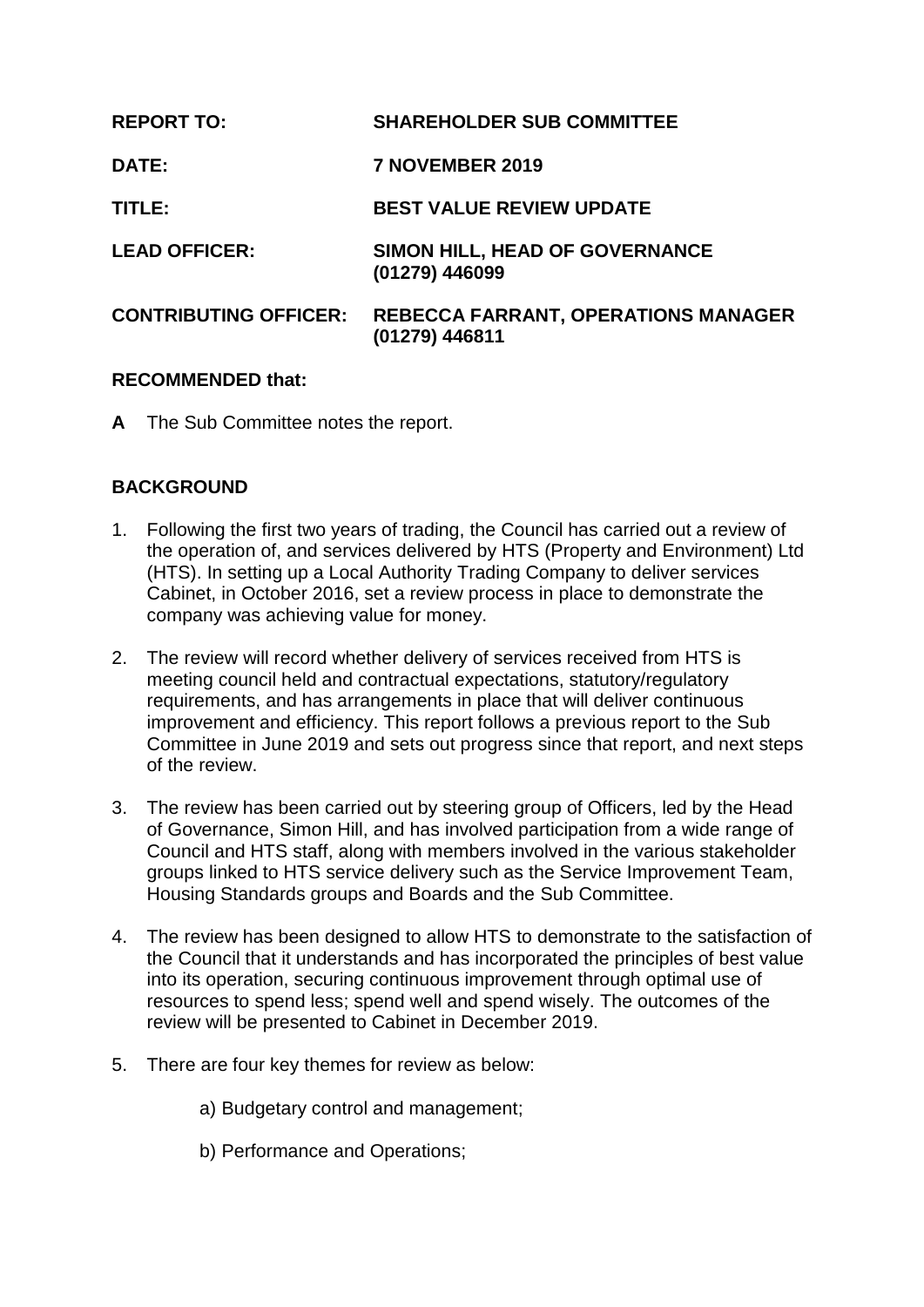- c) Contract and Governance; and
- d) Culture and Relationships.
- 6. Evidence from each area has been examined to identify where successes are being made, where gaps exist or are at risk of occurring, and where opportunities for improvement or enhancement arise.

## **ISSUES/PROPOSALS**

## **Progress**

7. The main review phase has now been completed with individual reports from 15 work streams now being drawn together in an evaluation phase to draw out overall recommendations and conclusions from the review. The work streams reviewed are as below:

#### **Table 1 – Work Stream Descriptions**

| No. | <b>Work stream description</b>                                                                                       |
|-----|----------------------------------------------------------------------------------------------------------------------|
| 1.  | Review of Annual Service Charge (changes to date and forward<br>forecasts)                                           |
| 2.  | Demonstration of value and intentions for third party works                                                          |
| 3.  | Demonstration of processes and procedures for supply chain<br>management                                             |
| 4.  | Demonstration of midterm investment plan                                                                             |
| 5.  | Examination of payment mechanism                                                                                     |
| 6.  | Demonstration of succession planning within organisation (legacy and<br>retainment)                                  |
| 7.  | Demonstrate innovation/entrepreneurial culture (expansion of balanced<br>scorecard case studies)                     |
| 8.  | <b>Examination of KPI suite</b>                                                                                      |
| 9.  | Demonstration of adherence with governance documents (TECKAL<br>health check)                                        |
| 10. | Demonstration of adherence with services agreement obligations<br>(contract health check)                            |
| 11. | Demonstration of adherence with statutory and regulatory requirements<br>(compliance health check)                   |
| 12. | Examination of process for strategic direction (Business plan<br>implementation)                                     |
| 13. | Demonstration of Internal culture (and future enhancement)                                                           |
| 14. | Examination of relationship with Harlow Council (governance structures<br>and routes for communication and decision) |
| 15. | Examination of external reputation (customer satisfaction and access)                                                |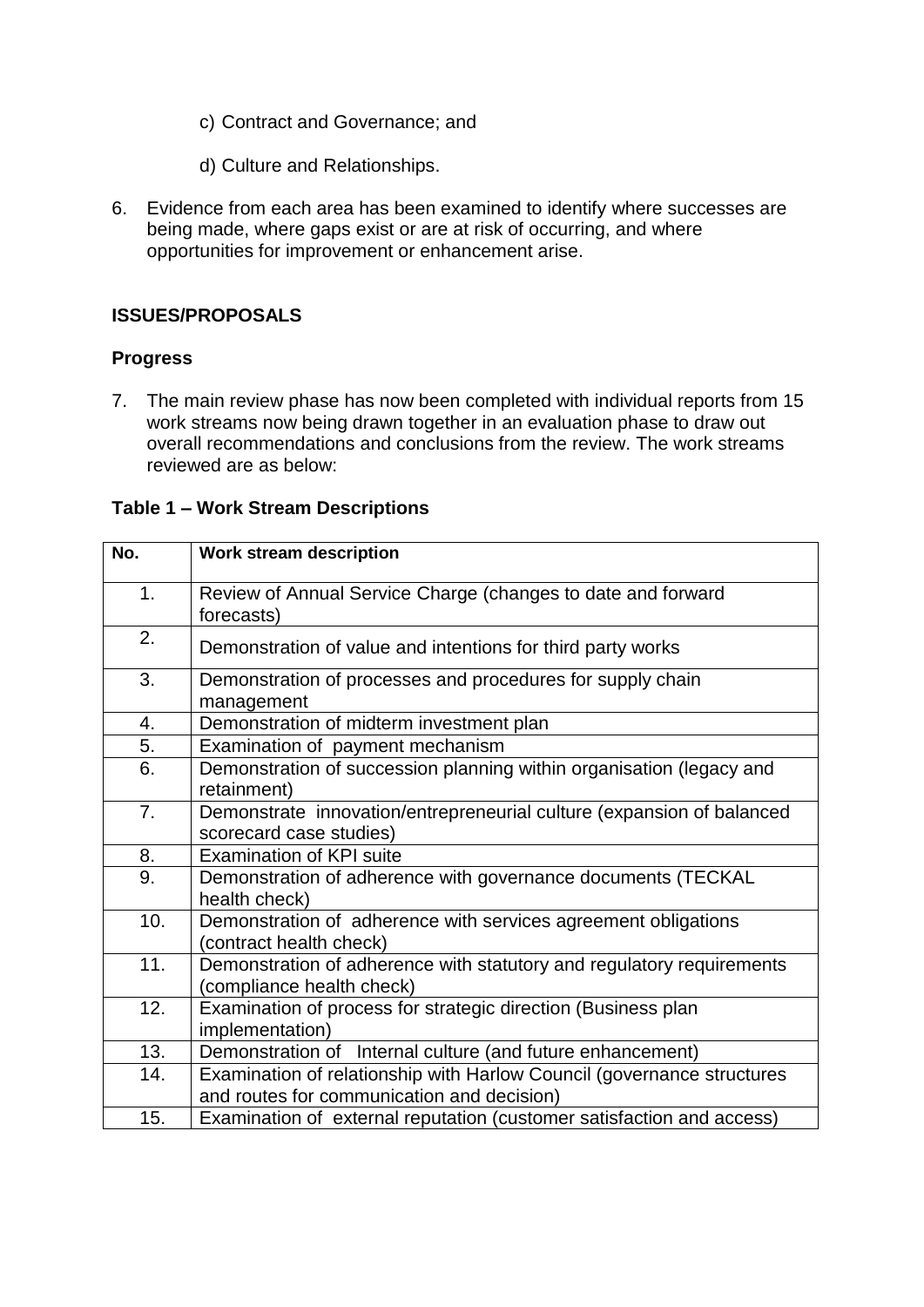8. As part of the review a number of actions that fall under 'Business as Usual' have been identified. These are actions relating to activities which are already in progress, or directly feed into something already in progress, and for which there is a contractual mechanism in place to allow it to proceed. A draft action plan for completion of these actions, is attached as Appendix A to the report, with relevant action owners and target completion dates.

## **Stakeholder Involvement**

- 9. Stakeholder involvement has been a key aspect of the review and evidence collated from minutes of formal meetings through which stakeholders from housing leaseholder, and tenant groups have contributed, and also those meetings of the environmental service improvement group have been considered.
- 10. Additional stakeholder input from Councillors has been sought as part of the work stream reviewing external reputation, focussing on customer satisfaction and improved access routes. A Councillor session attended by membership of the Sub Committee took place on 18 September 2019 where feedback was captured regarding customer satisfaction levels and ease of interaction with HTS (customer access routes). There was also opportunity to provide general Councillor feedback on HTS. Councillor responses focussed on the need to broaden customer base consulted as well as exploring alternative methods and metrics for capturing satisfaction with services. Investment in ICT systems to support customer experience was also identified as a recommendation through these discussions, along with the need to formalise processes for prioritising needs of vulnerable customers. This feedback has been fed into the individual work stream outcome report for review of customer satisfaction and external reputation of HTS.

# **Communications**

11. Regular communications to Officers and Councillors have been issued since the project commenced. Any Councillor wishing to receive further information or make comment on the review is invited to do so at each point of communication. Although the formal review period has completed, any Councillors still wishing to provide comments or feedback on the HTS contract and services provided by it have been invited to do so and any feedback will be fed into the relevant work stream of the review.

# **Next Steps**

- 12. Following the evaluation of the individual work stream reports, which will take place over October the final report will be reviewed and agreed by the Council's Senior Management Board during November before being presented to Cabinet in December 2019. The expected outcomes on the review will be:
	- a) Possible contractual changes if identified as required to alleviate any blockages in progression, or being necessary to support additional activities or processes required; and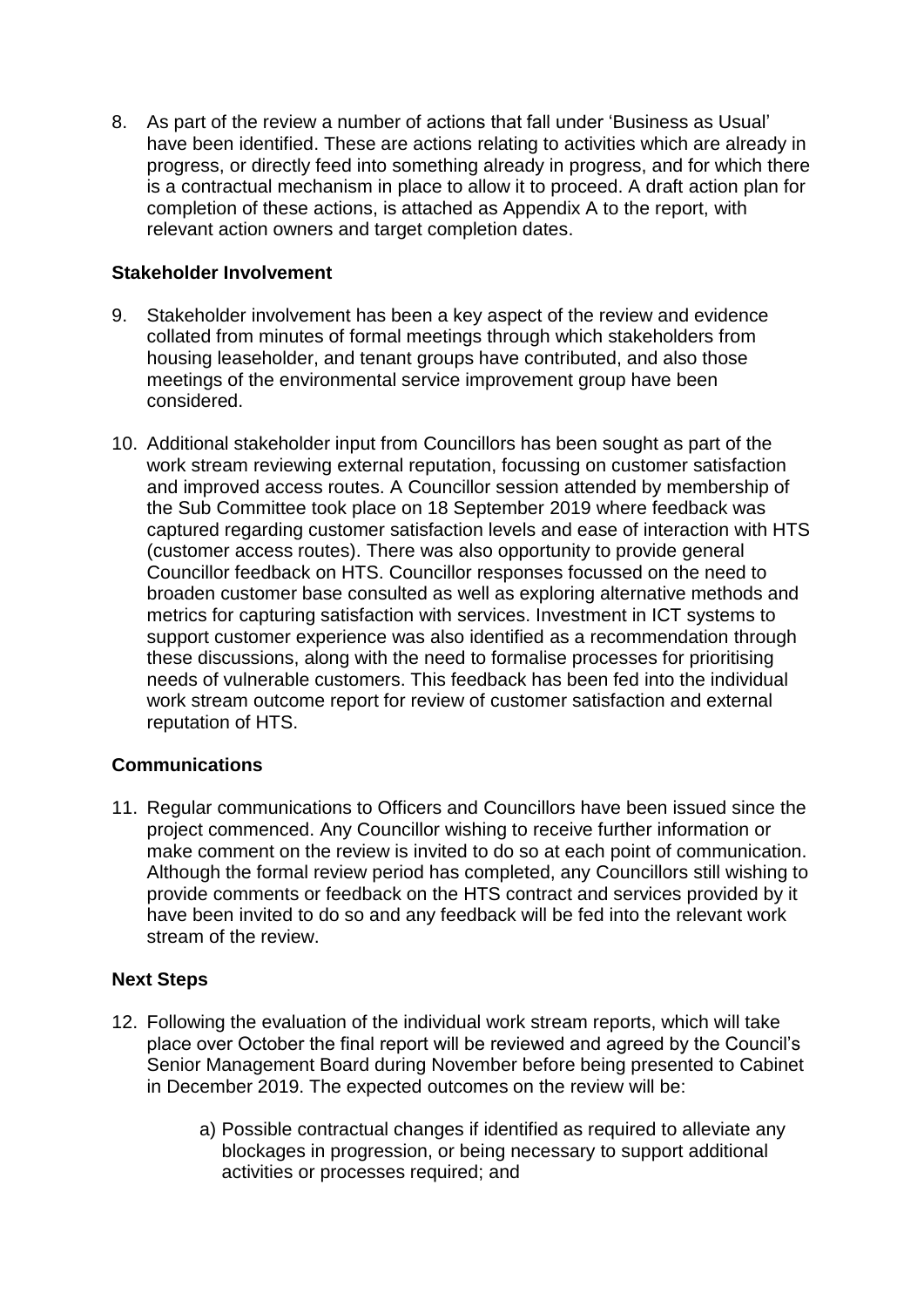- b) Action plans as required to capture what's needed in areas of operations, finance and performance.
- 13. Some recommendations may be referred to Sub Committee where appropriate, including specific recommendations to ensure the company's activities in the area of corporate social responsibility and other areas of the Balanced Scorecard are maximised through setting of targets.
- 14. These recommendations in full will form the basis for the consideration of a decision regarding a contract extension of the Services Agreement with to be made by Cabinet.

## **IMPLICATIONS**

## **Environment and Planning (Includes Sustainability)**

It is vital that the Council has in place affordable, flexible and resilient arrangements to provide the level of environmental services for the communities of Harlow. **Author: Andrew Bramidge, Head of Environment and Planning**

**Finance (Includes ICT, and Property and Facilities)** None specific. **Author: Simon Freeman, Head of Finance and Deputy to the Chief Executive**

#### **Housing**

As outlined in the report. **Author: Andrew Murray, Head of Housing**

**Community Wellbeing (Includes Equalities and Social Inclusion)** None specific. **Author: Jane Greer, Head of Community Wellbeing**

## **Governance (Includes HR)**

The report sets out the Council's progress against a Best Value review requested by Cabinet which is currently timed to report by the contractual deadline set under the LATC Service Agreement. This requires a meeting with HTS (Property and Environment) Ltd where the Council will lay out its terms for agreement of any extension which must take place on or before 1 February 2020. The report indicates that the review is currently running on track to meet that contractual requirement **Author: Simon Hill, Head of Governance**

## **Appendices**

Appendix A – Draft Business as Usual Action Plan

## **Background Papers**

None.